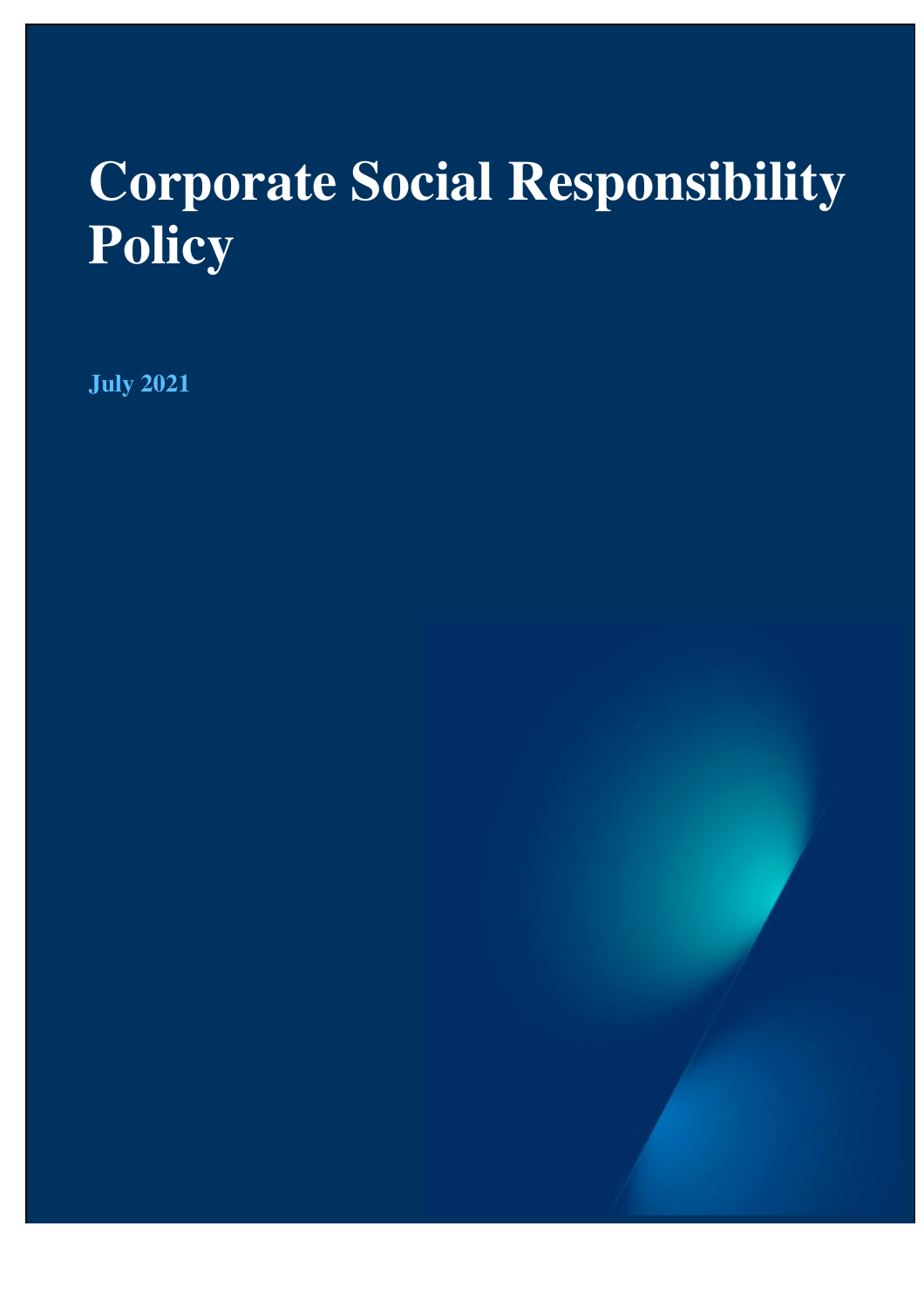# **Contents**

| <b>Introduction</b>                                                | 3              |
|--------------------------------------------------------------------|----------------|
| Definition, purpose, regulatory framework and scope of application | 3              |
| 2.1. Definition and purpose                                        | 3              |
| 2.2. Regulatory framework                                          | 3              |
| 2.3. Scope of application                                          | 3              |
| <b>General principles</b>                                          | 3              |
| <b>Policy provisions</b>                                           | $\overline{4}$ |
| <b>Policy governance and oversight model</b>                       | 9              |
| 5.1. Approval, responsibility over the Policy and governance model | 9              |
| 5.2. Oversight and control                                         | 9              |
|                                                                    |                |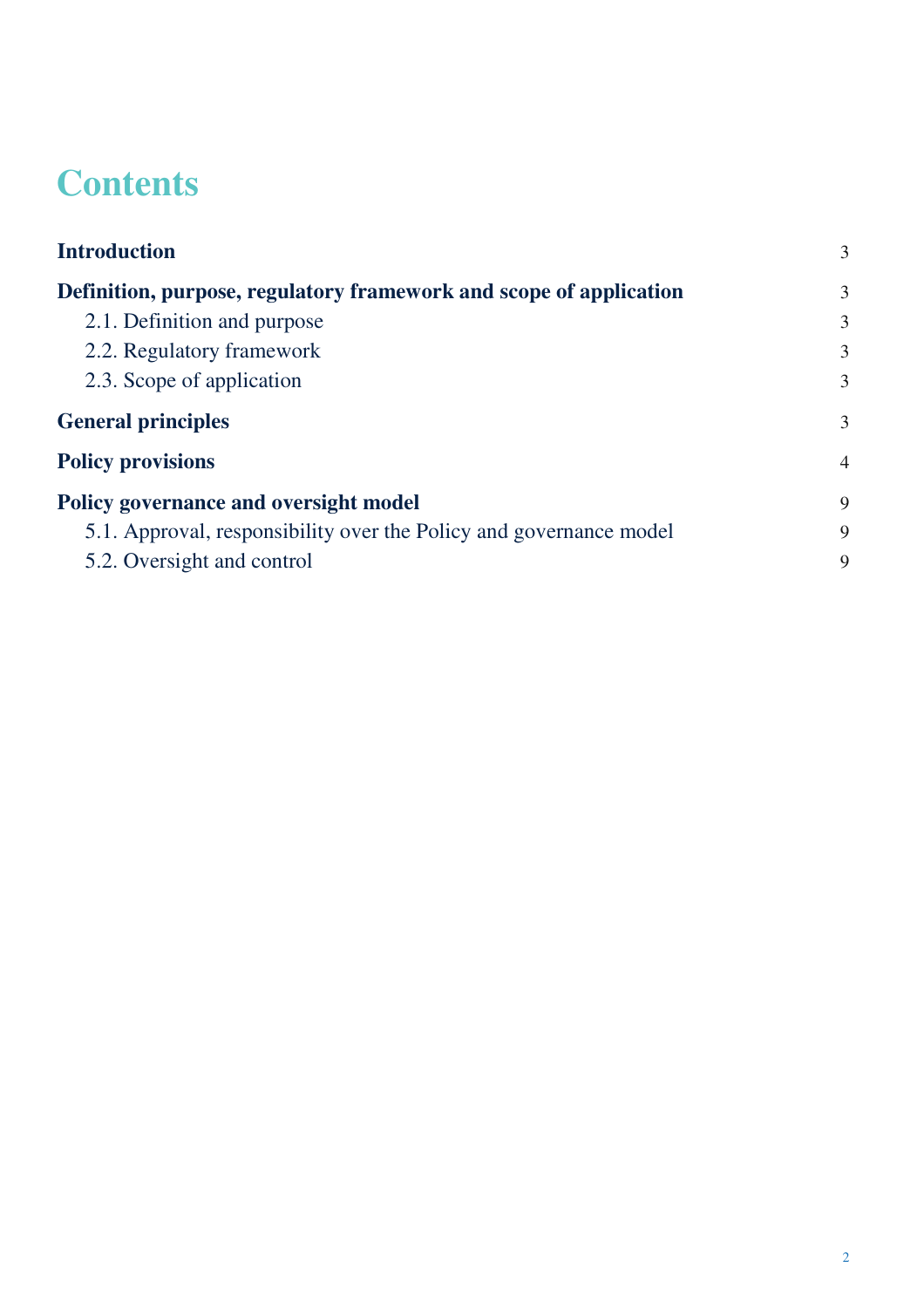# 1. Introduction

Garanti BBVA (hereafter, "**Garanti BBVA**") has a differential way of doing banking based on the purpose "to bring the age of opportunity to everyone", always acting in line with its corporate values and the goal of having a positive impact on the lives of people, businesses and society as a whole.

It is a commitment to a responsible way of doing banking and to creating value over the long-term, which is shared with all stakeholders (customers, employees, shareholders, suppliers and society), and it is reflected in the bank's various policies and corporate regulations.

This General Policy on Corporate Social Responsibility, aims to highlight the bank's principles, guidelines and commitments related to corporate social responsibility and adapt them to the reality of the bank and society (hereafter, the "**policy**").

# 2. Definition, purpose, regulatory framework and scope of application

### **2.1. Definition and purpose**

Garanti BBVA understands the corporate social responsibility that corresponds to the bank due to the impact of its activity on the lives of people, businesses and society as a whole.

Garanti BBVA integrates into its businesses and activities the concerns of its stakeholders, among others, regarding social and environmental issues, issues related to diversity, fiscal responsibility, respect for human rights, the prevention of corruption and other illegal conduct.

This policy aims to create a framework of reference to take into consideration the impact of Garanti BBVA's activity in those concerns within the bank's policies, standards and decision-making processes. Furthermore, this policy aims to facilitate the attainment of Garanti BBVA's strategic objectives through responsible practices.

### **2.2. Regulatory framework**

This policy was approved by Garanti BBVA's Board of Directors on 08 / 07 / 2021.

### **2.3. Scope of application**

This policy will serve as a frame of reference when it comes to establishing and developing the Bank's policies and governance systems, which must be coherent and in line with this policy.

# 3. General principles

- $\Box$  The bank will abide by the following general principles for corporate social responsibility (hereafter, the "**principles**"):
	- **1. Geared toward generating a positive impact in society**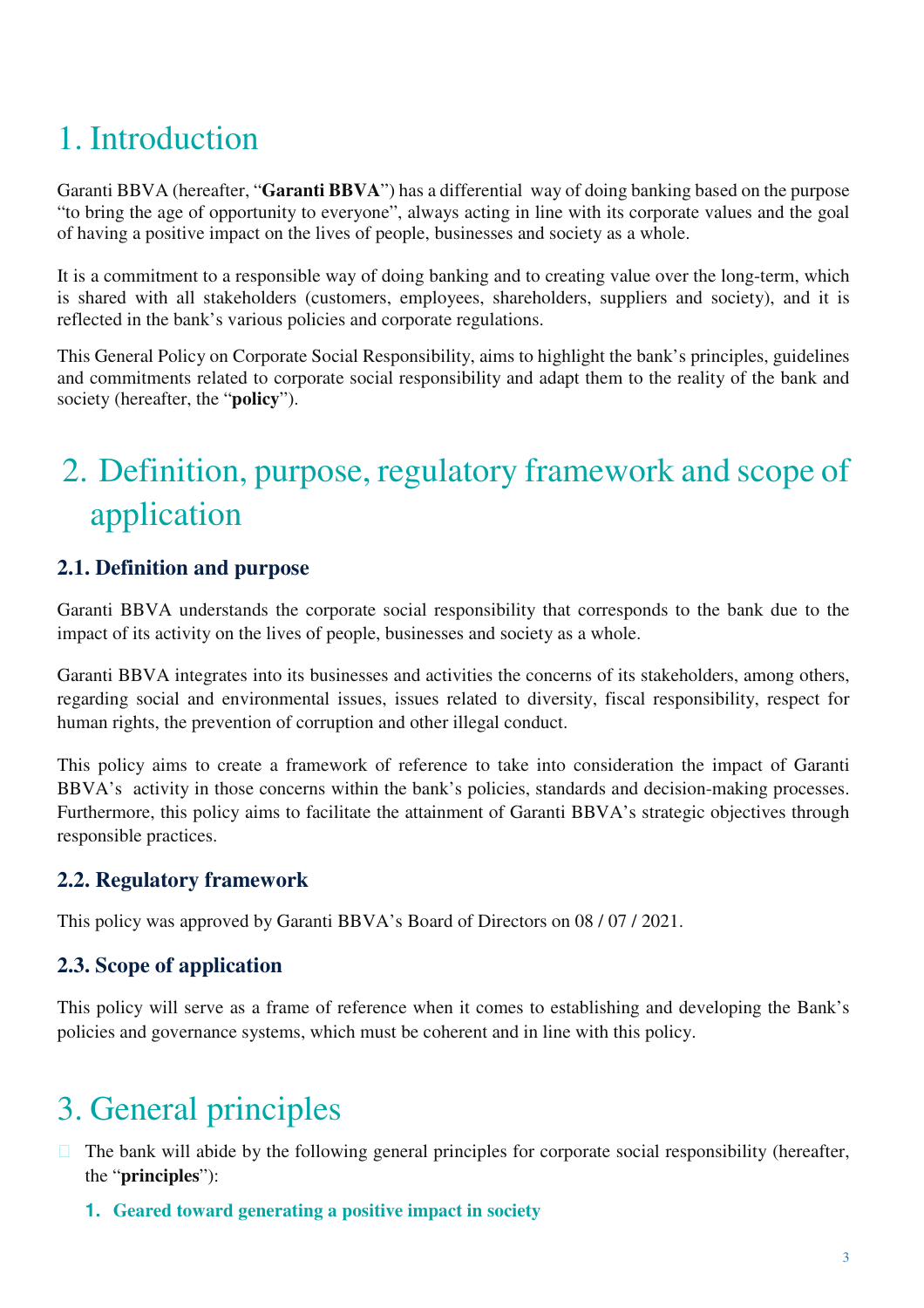Corporate social responsibility is part of everything we do in our business. In this regard, the bank will take into consideration the direct and indirect impact in the most relevant areas that its businesses and activities could have on its stakeholders, promoting positive impacts and attempting to reduce the negative impacts.

#### **2. Respect for people's dignity and inherent rights**

In order to follow this principle, the bank will act in accordance with various widely recognized national and international commitments to which it has adhered, such as the International Charter of Human Rights, United Nations Global Compact, the United Nations Guiding Principles on Business and Human Rights, the Organization for Economic Cooperation and Development (OECD) Guidelines for Multinational Enterprises, and the fundamental conventions of the International Labor Organization, among others.

#### **3. Community investment**

The bank will develop social programs and activities to address the more relevant challenges in the communities where the Bank has a presence, with the aspiration of creating opportunities for everyone.

#### **4. Involvement as an agent of social change**

The bank will get involved, along with other stakeholders, as agents of change with the aspiration of creating opportunities for everyone, dedicating its skills, corporate knowledge, capacities, and resources to this aim.

 $\Box$  The Bank will also carry out its activities in the corporate social responsibility area based on the following general principles, which are already applied in its different management policies:

#### **1. Integrity**

- **2. Prudent risk management**
- **3. Transparency**
- **4. Achievement of a profitable and sustainable long-term business**
- **5. Creating long-term value for all stakeholders**
- **6. Compliance with applicable law at any given time**

# 4. Policy provisions

The principles are integrated in the bank's relationship with all of its stakeholders (employees, customers, shareholders, suppliers or society), as well as in its relationship with the environment and social development, fiscal responsibility and prevention of conduct contrary to the rules.

The Bank has internal regulation and executive areas responsible for each of these fields , which regulate the responsible action of the Bank depending on the matter, as well as the principles, commitments,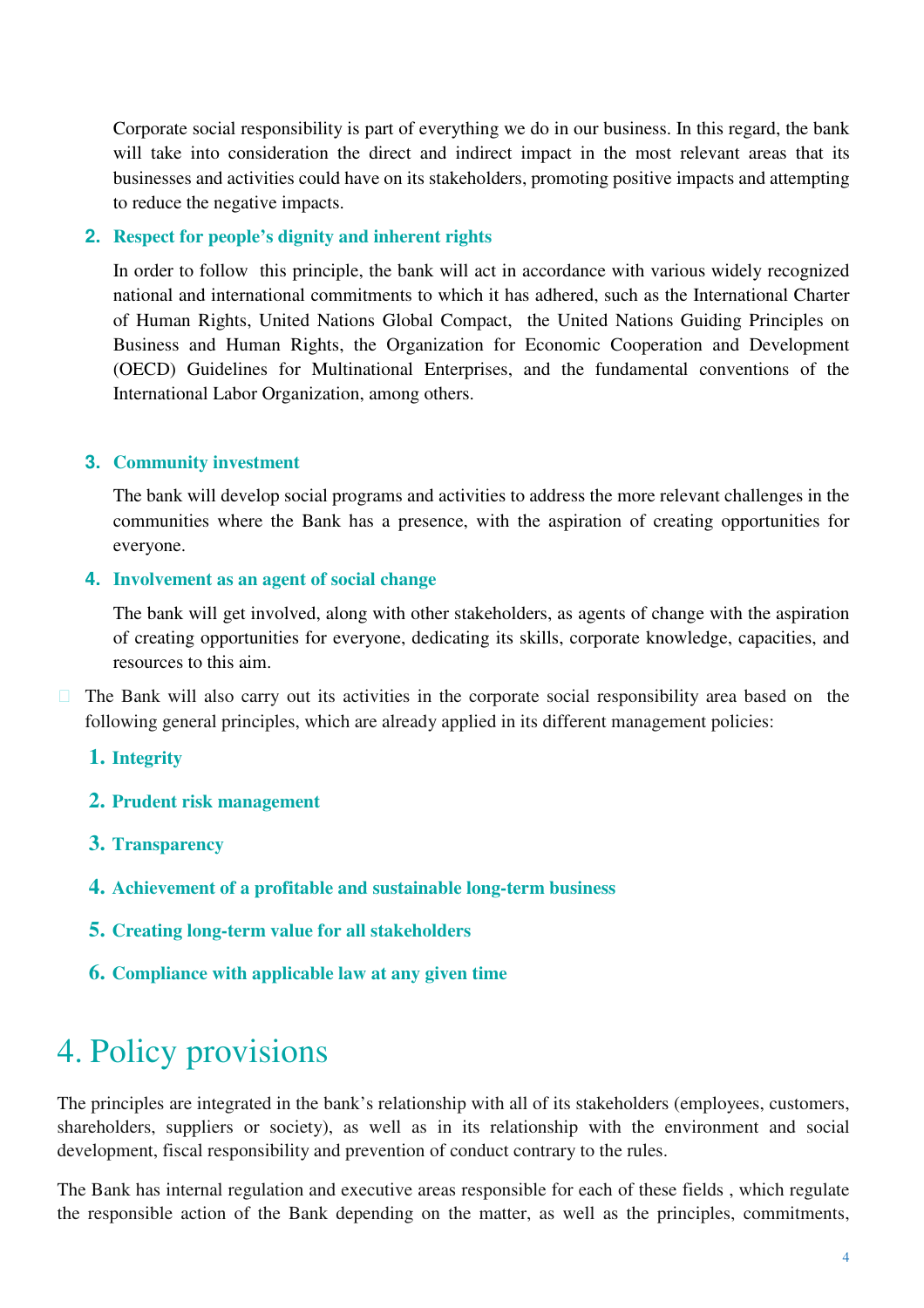objectives, strategy, channels of communication, participation and dialogue with its stakeholders. As of the date of approval for this policy, the following can be highlighted: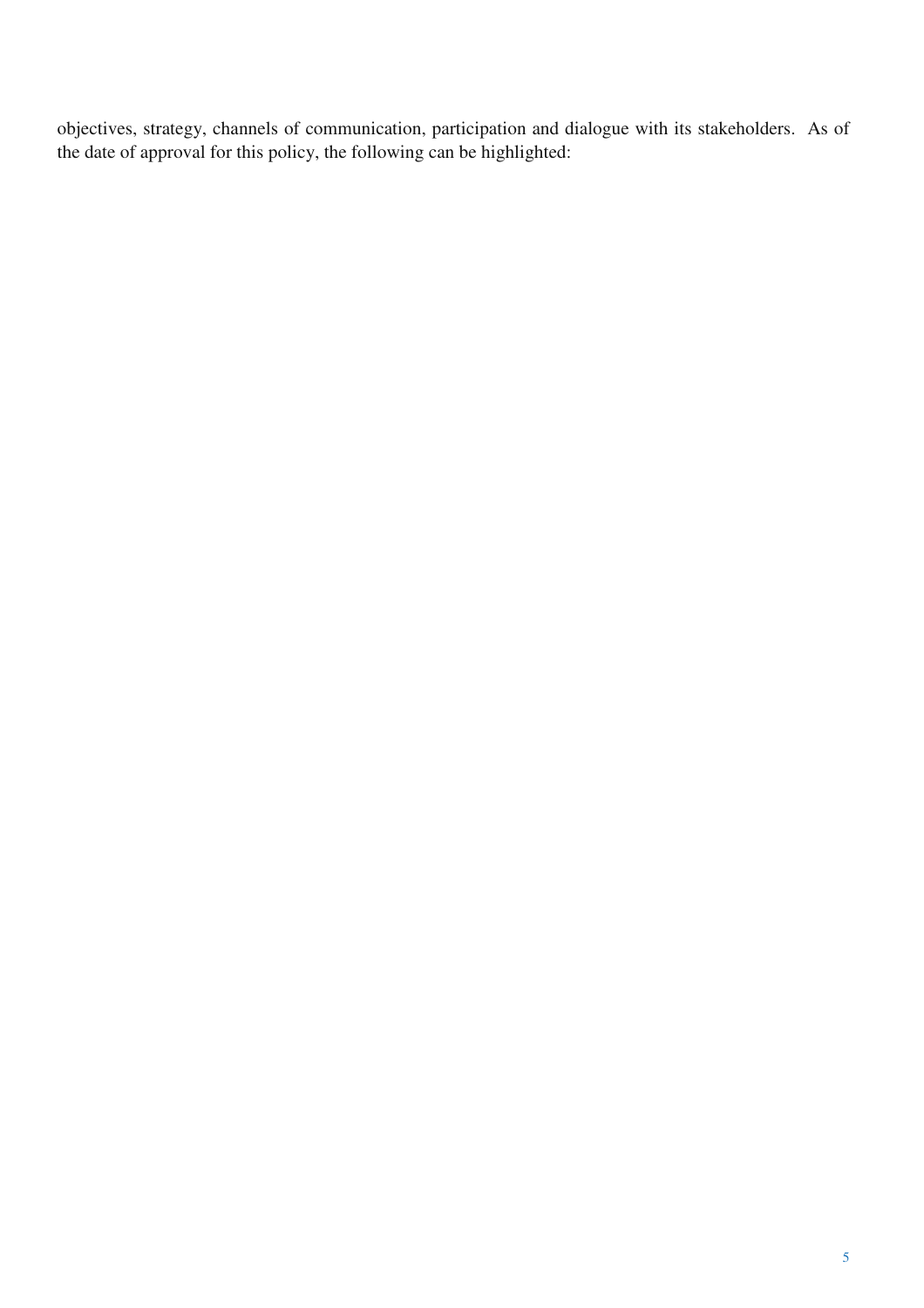### **4.1. Provisions regarding stakeholders and other groups**

#### *Customers*

The bank puts customers at the center of its activities. Establishing a responsible relationship with them, helping them to reach their personal and professional goals, and having a relationship with them based on transparency, clarity and responsibility is one of the bank's goals.

In order to attain this goal, the bank has established various internal regulations, the most important regulation being: the Code of Conduct, which is applicable to all bank employees and aims to regulate fundamental aspects of our relationship with customers.

#### *Employees*

In relation to its employees, the Bank has a fundamental commitment to human rights, diversity, the promotion of equal opportunities, as well as to preventing discrimination on the basis of gender, color, ethnic origin, disability, religion, sexual orientation or political opinions.

The Bank also promotes professional development by fostering the improvement of skills and competencies of its employees, promotes work-life balance practices and nurtures a culture of social and environmental commitment, facilitating the conditions for carrying out volunteering actions.

In relation to this, the Bank has drawn up a number of internal policies within the framework of the Talent & Culture Area, as well as the Garanti BBVA Code of Conduct itself, to ensure that the Bank fosters a committed, diverse and equal-opportunity organization, promoting the safety of its employees.

#### *Shareholders and investors*

Bank engages on a permanent basis with its shareholders and investors to ensure it identifies and understands which issues they deem the most important and allows the adequate exercise of their voting rights and investment-related decision-making.

For this purpose, the Bank publishes information on an ongoing, recurrent and timely manner, ensuring its availability over time. Garanti BBVA has a Disclosure Policy that addresses a number of issues, including the transparency and truthfulness in its disclosures to shareholders and investors and the equal treatment among shareholders, and establishes the channels of communication, participation and interaction with shareholders and investors.

#### *Suppliers*

Garanti BBVA incorporates the Principles of this Policy into its relationship with suppliers, providing complete and transparent information in its procurement processes, ensuring compliance with labor and environmental legal requirements, observing human rights and nurturing demand for socially responsible products and services.

These commitments are included in different internal Bank standards that define Garanti BBVA's general procurement principles, as well as its Code of Conduct for Suppliers , which sets forth the fundamental principles that all suppliers are required to observe when doing business with Garanti BBVA or entities.

#### *Regulators and supervisors*

The Bank complies with the regulatory framework existent in all jurisdictions where it develops its activity.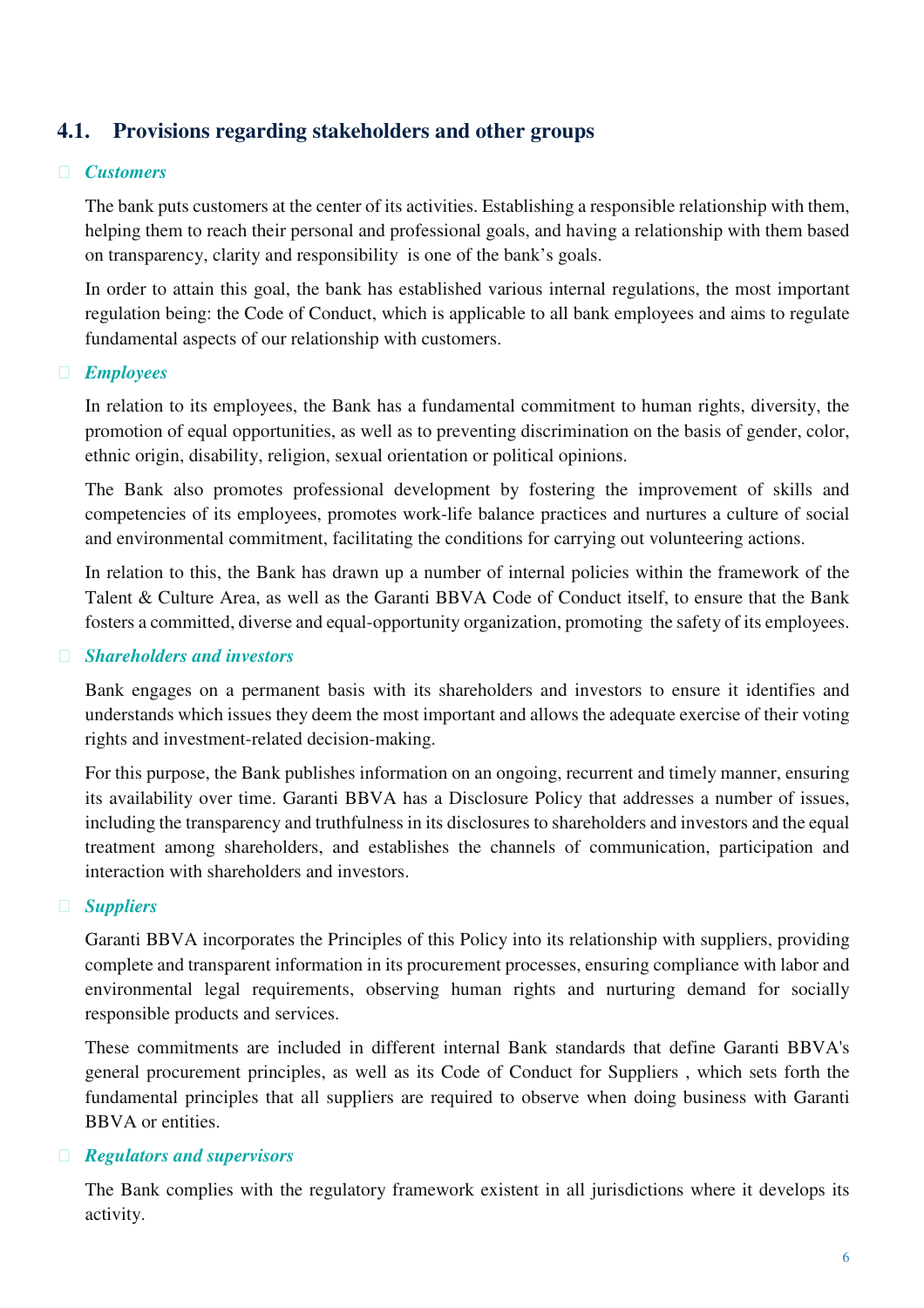Also, Garanti BBVA maintains a constructive and continuous engagement with supervisory and regulatory bodies, with the purposes of collaborating in public policies that promote responsible banking practices and which contribute to have a society that creates opportunities for everyone.

#### *Community investment*

The Bank will promote the development of the societies and communities where it operates, fostering the investment, contribution and participation in community investment activities, in accordance with the following general guidelines:

- o **Priority areas of action:** the Bank will preferably concentrate its community investment initiatives in the areas stated below. However, it may choose to focus on different ones in the future, as long as they remain true to this community investment purpose and follow the general principles described in section 3:
	- Education: support a connected education for all, promoting access to education, educational quality and the instruction and training of adults and teachers.
	- Financial education: promotion of traditional or digital financial education and financial training, to improve people's financial health and promote their inclusion in the financial system.
	- Entrepreneurship: support entrepreneurship as a lever for the inclusive and sustainable growth of societies and for the creation of decent work opportunities.
	- Environment: through initiatives to promote the fight against climate change and, in general, the protection of the environment.
	- Support to vulnerable groups: through initiatives aimed at improving their living conditions and reducing economic and social inequality in the societies in which the has a presence.
	- Science, knowledge and culture: promoting an open and inclusive knowledge by supporting research, science and culture.
	- Promotion of initiatives to raise awareness about the importance of corporate social responsibility as a key element for the development of a responsible business activity.
	- Support in emergency situations: aimed at providing relief in the aftermath of natural disasters, economic and/or political crises or health emergencies, among others.
- o **Measurement of impact and transparency:** the Bank will measure and publish the social impact of its community investment wherever it understands that they can have a more relevant impact, following international reference standards, such as the framework of the Sustainable Development Goals of the United Nations 2030 Agenda.

#### **4.2. Provisions regarding areas of activity**

#### *Environment and Inclusive and sustainable social development*

The Bank has singled out sustainability as one of its top priorities in order to "support clients in the transition to a sustainable future." Garanti BBVA is aware of the prominent role of banking in this transition towards a more sustainable world through its financial activity and is determined to play a relevant role, as demanded by society and its stakeholders.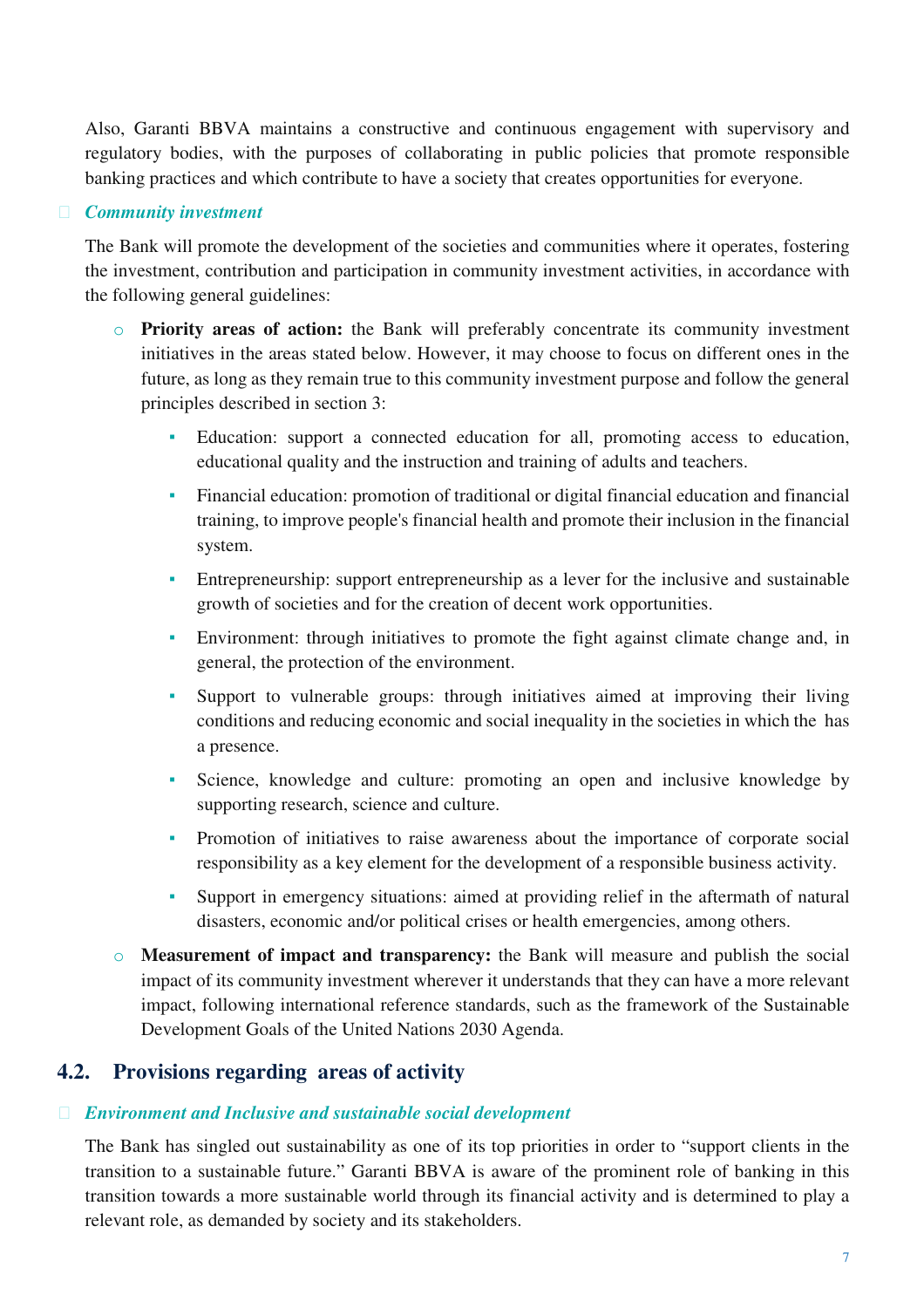Thus, Garanti BBVA incorporates sustainability into the day-to-day running of its business and into everything it does, both in the relationship with its customers and clients and in its internal processes, focusing on the fight against climate change and inclusive and sustainable social development as the main two key areas, and has established a number of priority areas in both areas, drawing inspiration from the 2030 Agenda for Sustainable Development of the United Nations.

#### *Fiscal responsibility*

Garanti BBVA carries out its activity by adequately complying with its tax obligations and avoiding any practice that entails the illicit avoidance of its tax payments or that has a detrimental impact on the public treasury.

To this end, as part of its internal body of regulations and standards, the bank has defined a series of principles in the field of taxation and fiscal strategy, which, among other issues, prioritize the promotion of integrity, transparency and prudence in the Bank's tax-related practices.

#### *Prevention of illegal conduct and corruption*

As part of its internal body of regulations and standards, the Bank has defined a Code of Conduct, establishing that Garanti BBVA will promote compliance with legal obligations and prevent conducts that are contrary to internal regulations and policies or may have a detrimental impact on Garanti BBVA's equity, image or reputation.

Likewise, Garanti BBVA has set up a broad internal regulatory framework to prevent and identify illegal conduct, including, but not limited to, an Anti-corruption Policy and a number of specific policies addressing the main activities likely to give rise to corruption-related risks.

#### *Commitment to Human Rights*

Garanti BBVA will ensure compliance with all applicable laws and respect for internationally recognized human rights in all its interactions with employees, customers, shareholders, suppliers and, in general, with the communities where it may conduct its business and activities.

Garanti BBVA has a commitment to human rights which aims to guarantee respect for the dignity of all people and the rights inherent to all human beings, and which are an indispensable requirement of its actions.

This commitment is defined taking into consideration the stakeholders with whom Garanti BBVA engages: employees, customers, shareholders, suppliers or society, in line with the three pillars of the United Nations Guiding Principles for Business and Human Rights:

- o the state' duty to protect human rights
- o the corporate responsibility to respect human rights; and
- o Access to remedy for victims of business-related abuses

In order to comply with the aforementioned United Nations Guiding Principles, and in order to prevent, mitigate and remedy potential impacts on human rights, BBVA Group performs due diligence processes aimed at strengthening its ability to detect and assess human rights risks. Within this context, Garanti BBVA may also undergo human rights due diligence processes and it will establish the pertinent action and improvement plans deemed appropriate based on the result of these processes.

#### *Involvement in international initiatives*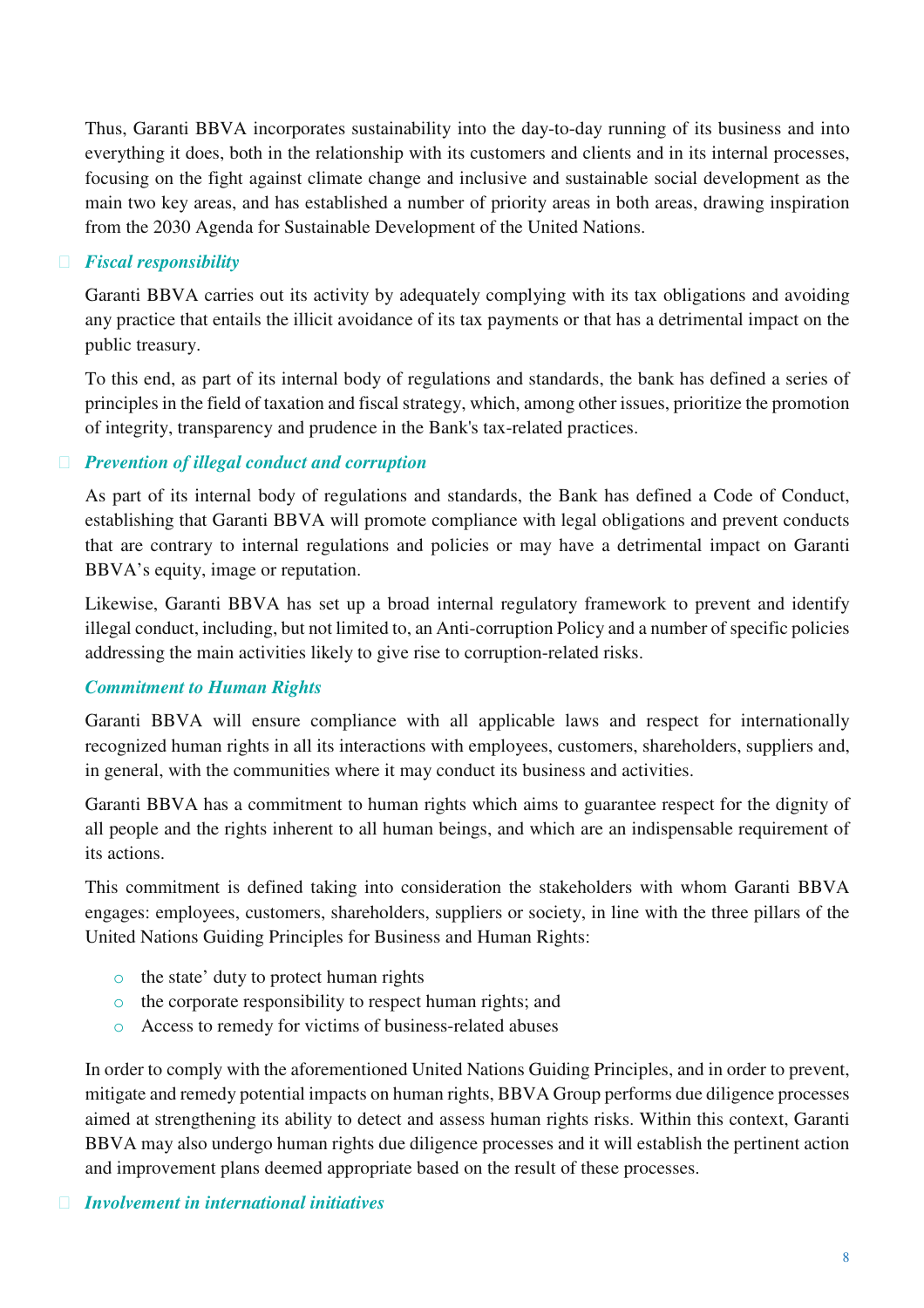Garanti BBVA supports and participates in the initiatives it considers most relevant based on the bank's strategy and its priority areas of action, and which promote the positive contribution of the financial sector in our society to bring about the change required to ensure a better future and create opportunities for all, both today and for future generations.

Garanti BBVA is committed to the main international initiatives in the area of responsible banking and corporate social responsibility, such as the United Nations Global Compact, the United Nations Principles for Responsible Banking or the United Nations Women's Empowerment Principles, among others. The full list of commitments is published on Garanti BBVA's corporate website.

# 5. Policy governance and oversight model

### **5.1. Approval, responsibility over the Policy and governance model**

This Policy was presented to the bank's Responsible Business and Sustainability Committee for review, pursuant to which it was approved by the Board of Directors of Garanti BBVA on 08/07/2021 , and came into force at the time of approval.

The policy was transposed from BBVA Group's General Corporate Social Responsibility Policy and adapted to Garanti BBVA by the *Investment Banking and Finance Department* specifically by its Responsible Business function with the collaboration of of Corporate and Marketing Communications Unit and Compliance Unit. The *Head of Corporate and Investment Banking* will be responsible, at the executive level, for this Policy and for its submission for approval, will know its degree of application, will promote the actions required to ensure that whoever is s subject to this policy is aware of its contents and, where appropriate, will promote its implementation at the corresponding subsidiaries within Garanti BBVA.

The *Corporate and Investment Banking* Area, through its Responsible Business function will be responsible for publicizing the Principles, updating the Principles as required or deemed appropriate based on the pertinent legal regulatory developments or best national or international practices on the matter, and providing guidance to the different executive areas to ensure they are incorporated into the Bank's day-today operations and the internal norms and standards that regulate them, thus promoting their execution and adoption by the businesses, as well as their observance in any interactions with the different stakeholders.

### **5.2. Oversight and control**

The Board of Directors, as the Bank's highest supervisory body, will oversee the Policy's implementation directly or through the Responsible Business and Sustainability Committee, on the basis of periodic or adhoc reports received from the *Head of the Investment Banking& Finance Unit, or the Responsible Business Manager*, or from the different areas of the Bank that will incorporate the Principles into their day-to-day business and operations

At a minimum once a year, or in the event of any event requiring changes to this Policy, the *Corporate and Investment Banking* Area will revise and submit to the Bank's corporate bodies any updates and modifications deemed necessary or appropriate at any time.

Control over the degree of compliance with both this Policy and its development will be carried out in accordance with the Bank's control model, aimed at appropriate risk management and set up on the basis